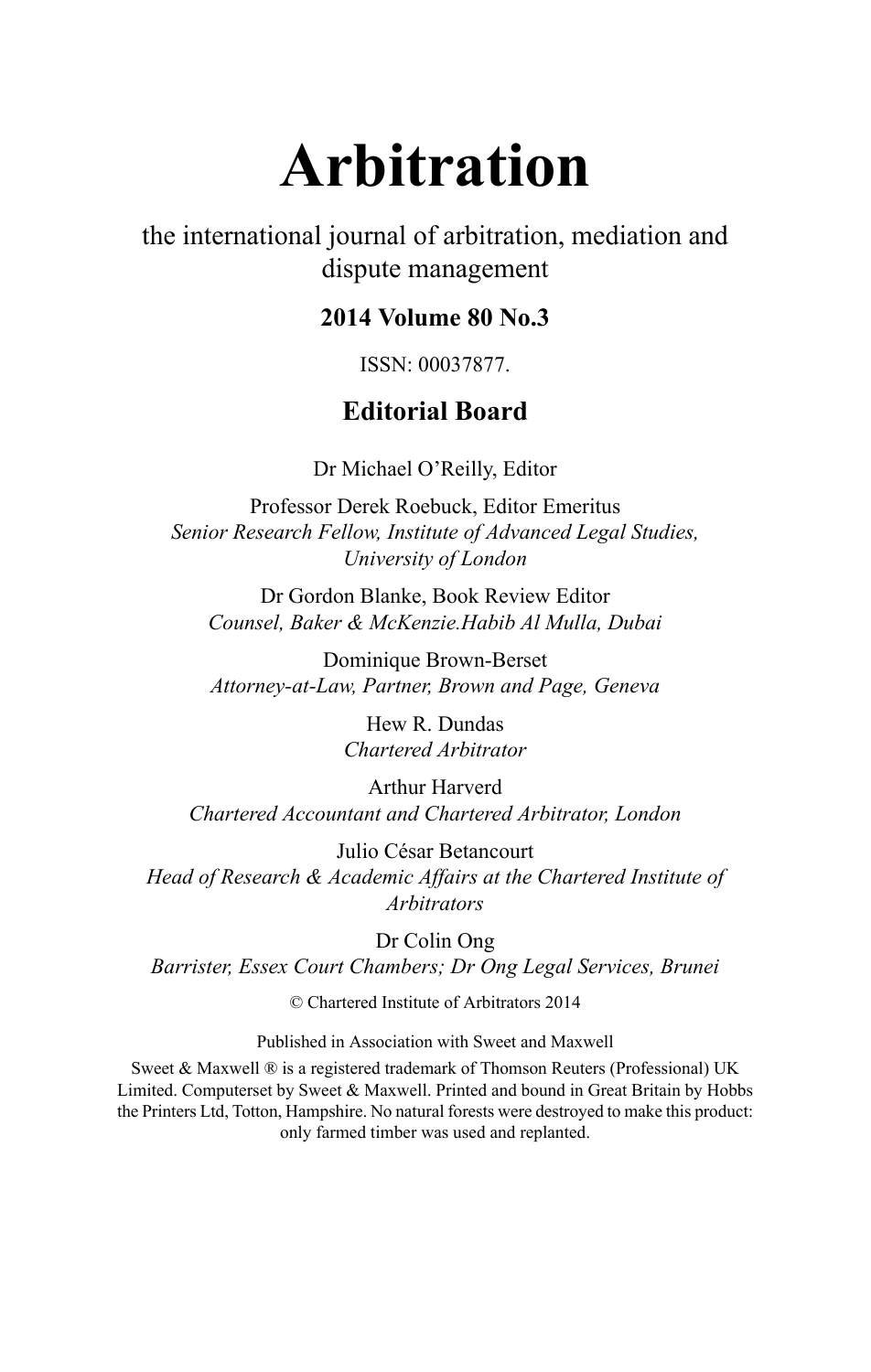# **Enforcing Mediation Agreements: Where Are We Now?** *Mann v Mann***<sup>1</sup>**

#### **Erich Suter**

#### **1. The Original Orders and the First Mediation**

This case concerned financial arrangements following the break-up of a marriage. In 1999 there was a consent order dealing with ancillary relief. Both parties then applied to vary the order with the wife applying for the order to be capitalised. In 2005 Charles J. ordered the husband to pay a lump sum of £1.3 million, on a clean break basis, plus child support and costs. The husband was granted leave to appeal. The partiestook part in a mediation through the Court of Appeal mediation scheme which resulted in a new agreement whereby the lump sum was reduced to £926,000; of which £700,000 was to be paid by December 31, 2006. If an instalment was missed then the mediated agreement would dissolve and the original order of Charles J. would take full effect. That mediated agreement was put into effect by a consent order made by Wall L.J. The husband paid only £315,000 by the due date; which meant that the mediated agreement dissolved and Charles J.'s original order was revived.

### **2. The Next Onslaught**

In April 2010 the wife issued a statutory demand for the outstanding balance of the capital sum together with interest—a total of just under £2 million. Following a number of hearings an agreement was entered into in November 2011.

The first recital to the November 2011 agreement stated that:

"The Parties by the Agreement intend to set out their intention to use reasonable endeavours to attempt to compromise all existing legal disputes between them and to provide for the present and future maintenance of [the wife]."<sup>2</sup>

It was clear that this "compromise" was intended to be achieved through mediation: the definition section of the agreement defined "the mediation" as "a mediation in which the parties intend to participate by the 31 January 2012, on the terms set out below".

Under the substantive terms of the agreement the husband agreed to pay:

- a monthly sum of £4,000 until a binding agreement had been reached in mediation;
- a lump sum of £20,000; and
- the deposit and rent on a certain property for the wife to live in until a mediated settlement had been reached. The husband was also to be personally liable for the rent.

The terms of the mediation were that it was to determine:

- the amounts which the husband should pay to the wife;
- the interest on that amount: and
- the instalments in which the sum would be paid to the wife.

As consideration for agreeing to the mediation and to the other terms of the agreement the wife agreed not to pursue her statutory demand or to make any further statutory demands and both parties agreed to discontinue their respective appeals.

<sup>&</sup>lt;sup>1</sup> [2014] EWHC 537 (Fam).

<sup>2</sup> [2014] EWHC 537 (Fam) at [4].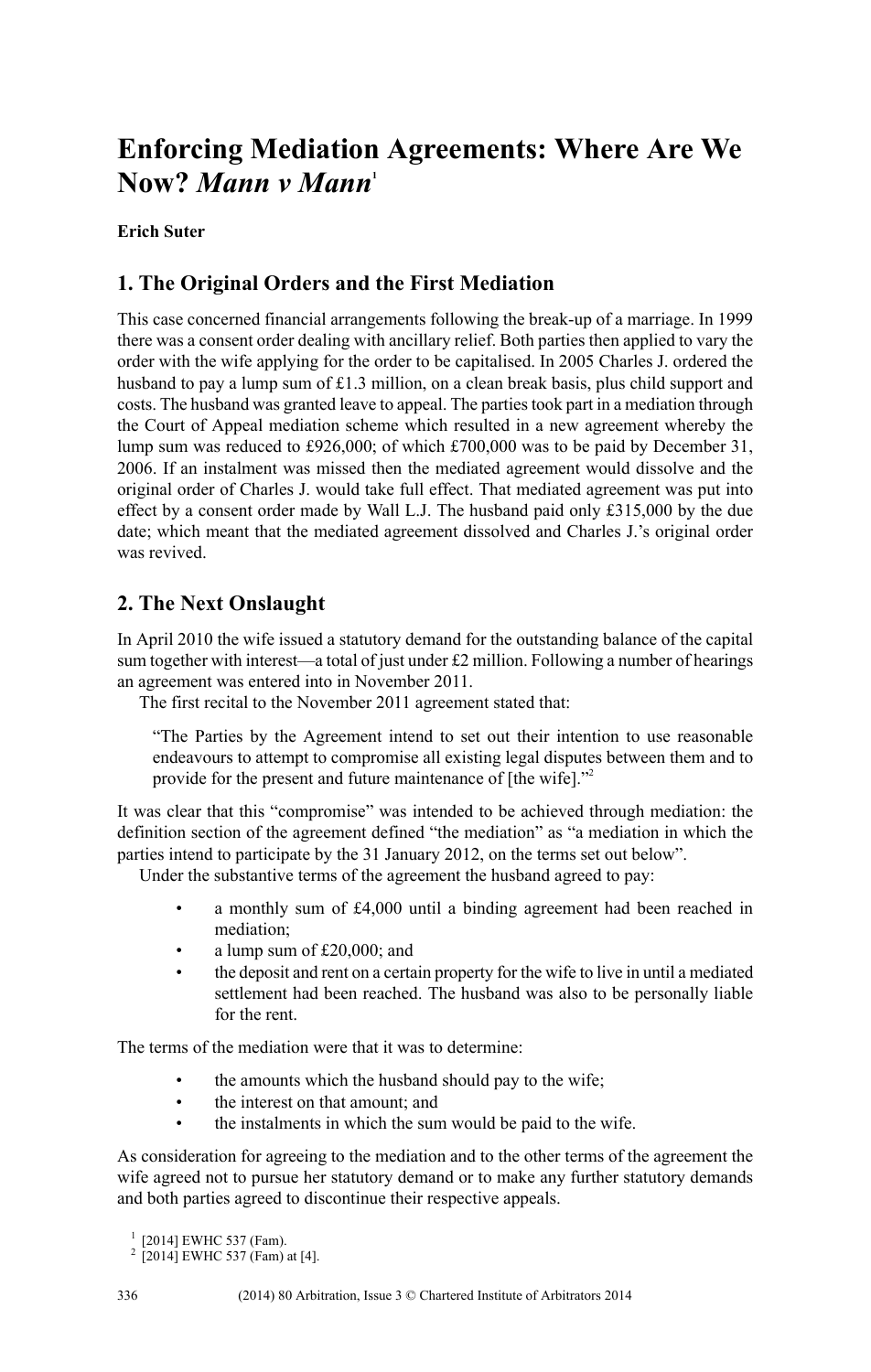A number of attempts were made to set up a mediation between the parties during the period between January 2012 and May 2013, but to no avail. Each party blamed the other for this failure.

The husband paid the agreed lump sum of £20,000 and continued to pay the £4,000 per month. In October 2012 the wife moved from the original property into a slightly cheaper one. The husband continued to pay the rent on the property until October 2013 when he claimed he had run out of money.

In December 2013, the wife issued an application for general enforcement under the Family Procedure Rules 2010 (FPR 2010) r.33.3(2)(b) saying that the husband owed her just under £2 million in terms of the outstanding award plus interest. The husband responded by saying that the wife was debarred from seeking enforcement of the original order by virtue of the November 2011 agreement which required that the matter be dealt with through mediation. The wife countered by saying that the court could not force or coerce her to mediate, whatever she might have agreed. So the question was: could the court enforce an agreement to mediate?

#### **3. Is an Agreement to Mediate Enforceable at Law—Or Void for Uncertainty?**

The first basis on which an agreement to mediate can fall foul of the law is the basis that, as an agreement to enter into an assisted negotiation—which is what mediation is—the agreement might be seen as being, in effect, an "agreement to agree" or an "agreement to negotiate". In *Courtney and Fairbairn Ltd v Tolaini Bros (Hotels) Ltd*<sup>3</sup> Lord Denning M.R. said<sup>4</sup>:

"If the law does not recognise a contract to enter into a contract (where there is a fundamental term yet to be agreed) it seems to me it cannot recognise a contract to negotiate. The reason is because it is too uncertain to have any binding force … It seems to me that a contract to negotiate, like a contract to enter into a contract, is not a contract known to the law."

This was followed in *Paul Smith Ltd v H&S International Holding Inc*<sup>5</sup> where Stein J. (as he then was) held that a clause which provided that "the parties shall strive to settle [their disputes] amicably" did not create an enforceable legal obligation. *Courtney* was also applied by the House of Lords in *Walford v Miles*. 6 In *Walford* all negotiations were "subject to contract". The claimant sought to imply a clause into the agreement that if the defendant wanted to sell its business it would "negotiate in good faith with the claimant". The House of Lords held that this would be both unworkable in practice and inherently inconsistent with the position of the parties who were negotiating "subject to contract". The terms of the agreement to negotiate were too uncertain to be enforceable. Lord Ackner (with whom the rest of their Lordships agreed) said:

"… while negotiations are in existence either party is entitled to withdraw from those negotiations, at any time and for any reason. There can be thus no obligation to continue to negotiate until there is a 'proper reason' to withdraw. Accordingly, a bare agreement to negotiate has no legal content."<sup>7</sup>

There is, however, a difference between contracts which are purely executory (i.e. where nothing has been done by either party under the contract) and those which have been executed in part by either one or both parties.

- 4 [1975] 1 W.L.R. 297 at 301–302. 5 [1991] 2 Lloyd's Rep. 127.
- 

<sup>3</sup> [1975] 1 W.L.R. 297 CA.

<sup>6</sup> *Walford v Miles* [1992] A.C. 128 HL.

<sup>7</sup> *Walford v Miles* [1992] A.C. 128 at 138G.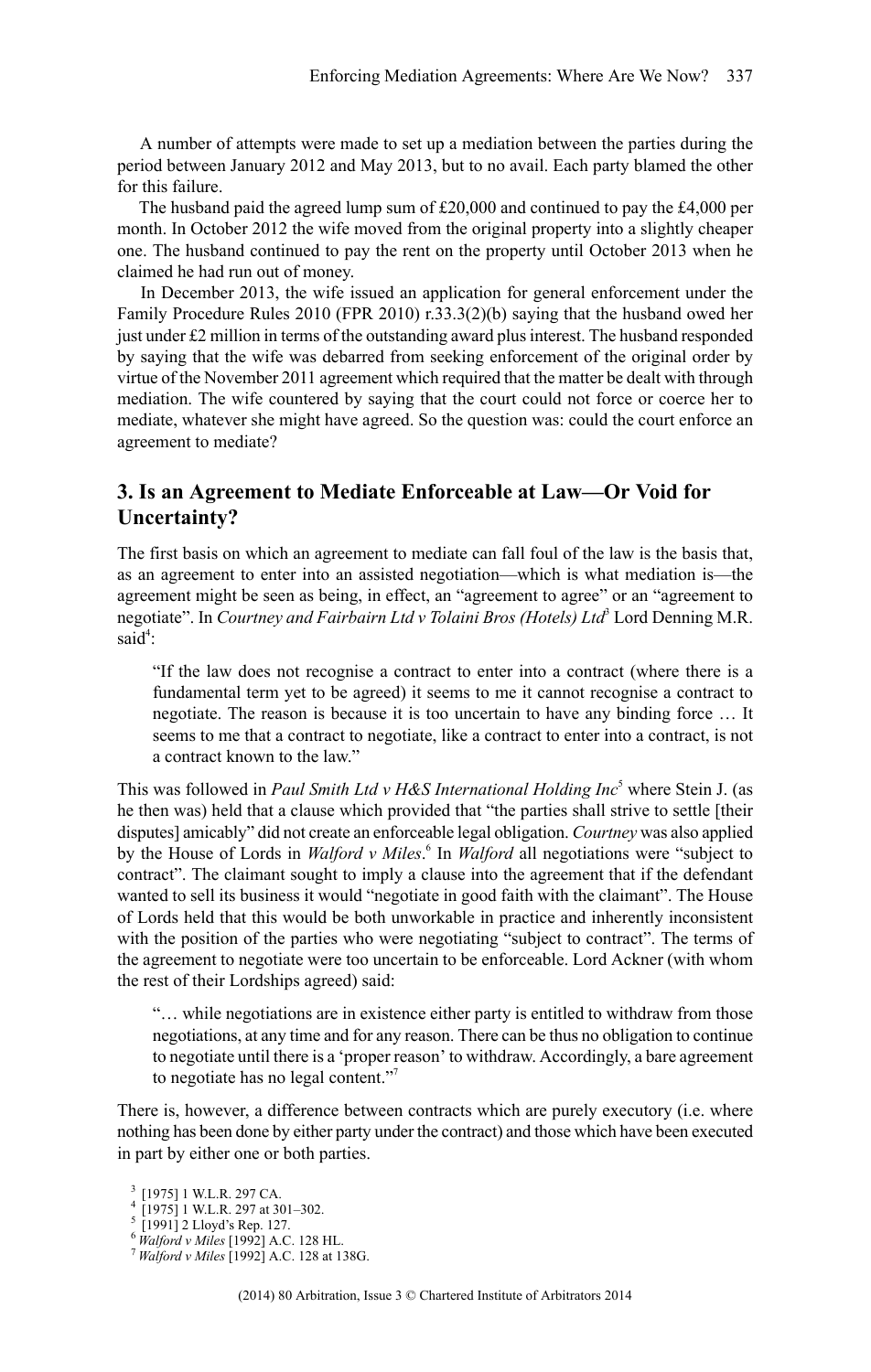In *British Bank for Foreign Trade v Novinex*<sup>8</sup> the Court of Appeal upheld an agreement to pay "an agreed commission on any other business transacted with your friends". The Court approved this passage from the judgment of Denning J. at first instance:

"The principle to be deduced from the cases is that if there is an essential term which has yet to be agreed and there is no express or implied provision for its solution, the result in point of law is that there is no binding contract. In seeing whether there is an implied provision for itssolution, however, there is a difference between an arrangement which is wholly executory on both sides, and one which has been executed on one side or the other. In the ordinary way, if there is an arrangement to supply goods at a price 'to be agreed', or to perform services on terms 'to be agreed', then although, while the matter is still executory, there may be no binding contract, nevertheless, if it is executed on one side, that is, if the one does his part without having come to an agreement as to the price or the terms, then the law will say that there is necessarily implied, from the conduct of the parties, a contract that, in default of agreement, a reasonable sum is to be paid."<sup>9</sup>

And in *F & G Sykes (Wessex) Ltd v Fine Fare Ltd*<sup>10</sup> under a five-year agreement chicken breeders agreed with a supermarket chain to provide a set number of chicks in the first year and thereafter "such other figures as may be agreed". In this case the agreement contained an arbitration clause. Lord Denning M.R. held:

"In a commercial agreement the further the parties have gone on with their contract, the more ready are the Courts to imply any reasonable term so as to give effect to their intentions. When much has been done, the Courts will do their best not to destroy the bargain. When nothing has been done, it is easier to say that there is no agreement between the parties because the essential terms have not been agreed. But when an agreement has been acted upon and the parties, as here, have been put to great expense in implementing it, we ought to imply all reasonable terms so as to avoid any uncertainties. In this case there is less difficulty than in others because there is an arbitration clause which, liberally construed, is sufficient to resolve any uncertainties which the parties have left ... You can either imply a term that, in default of agreement, the number shall be a reasonable number, with a subsequent provision that in case of any dispute as to what is reasonable, it should be determined by arbitration: or, alternatively, run the two terms together and say 'such reasonable figures as the arbitrator may determine'. Whichever is adopted, it all comes to the same thing."<sup>11</sup>

There is, however, a difference between a provision for arbitration, which is determinative of the parties' rights, and mediation or negotiation, which is not. This distinction was accepted by McKinnon J. in *Halifax Financial Services v Intuitive Systems*. <sup>12</sup> In that case there was a contract for supply of software design services. The "dispute clause" provided for: "senior representatives of the Parties" to meet within 10 business days of being given notice of the dispute and to

<sup>11</sup> [1967] 1 Lloyd's Rep. 53 at 57–58. The distinction between contracts which are executory and those which are partly or fully executed was also emphasised in *Mamidoil-Jetoil Greek Petroleum Company SA v Okta Crude Oil Refinery AD* [2001] EWCA Civ 406; [2001] 2 All E.R. (Comm) 193; [2001] 2 Lloyd's Rep. 76 at [69] where Rix L.J. giving the judgment of the court listed a set of 10 principles which can be deduced from the authorities in this area—although he said that these were non-exhaustive. This analysis was followed by the Court of Appeal in *MRI Trading AG v Erdenet Mining Corporation LLC* [2013] EWCA Civ 156 to enforce "agreements to agree" various aspects of a settlement agreement between parties with an ongoing contractual relationship including: shipping charges, treatment charges and refining charge—all of which were left by the terms of the contract "to be agreed" between the parties.

 $12$  [1999] 1 All E.R. (Comm) 303.

<sup>8 [1949] 1</sup> K.B. 623 CA.

<sup>&</sup>lt;sup>8</sup> [1949] 1 K.B. 623 CA.<br><sup>9</sup> [1949] 1 K.B. 623 at 629–630.

<sup>[1967] 1</sup> Lloyd's Rep. 53 CA.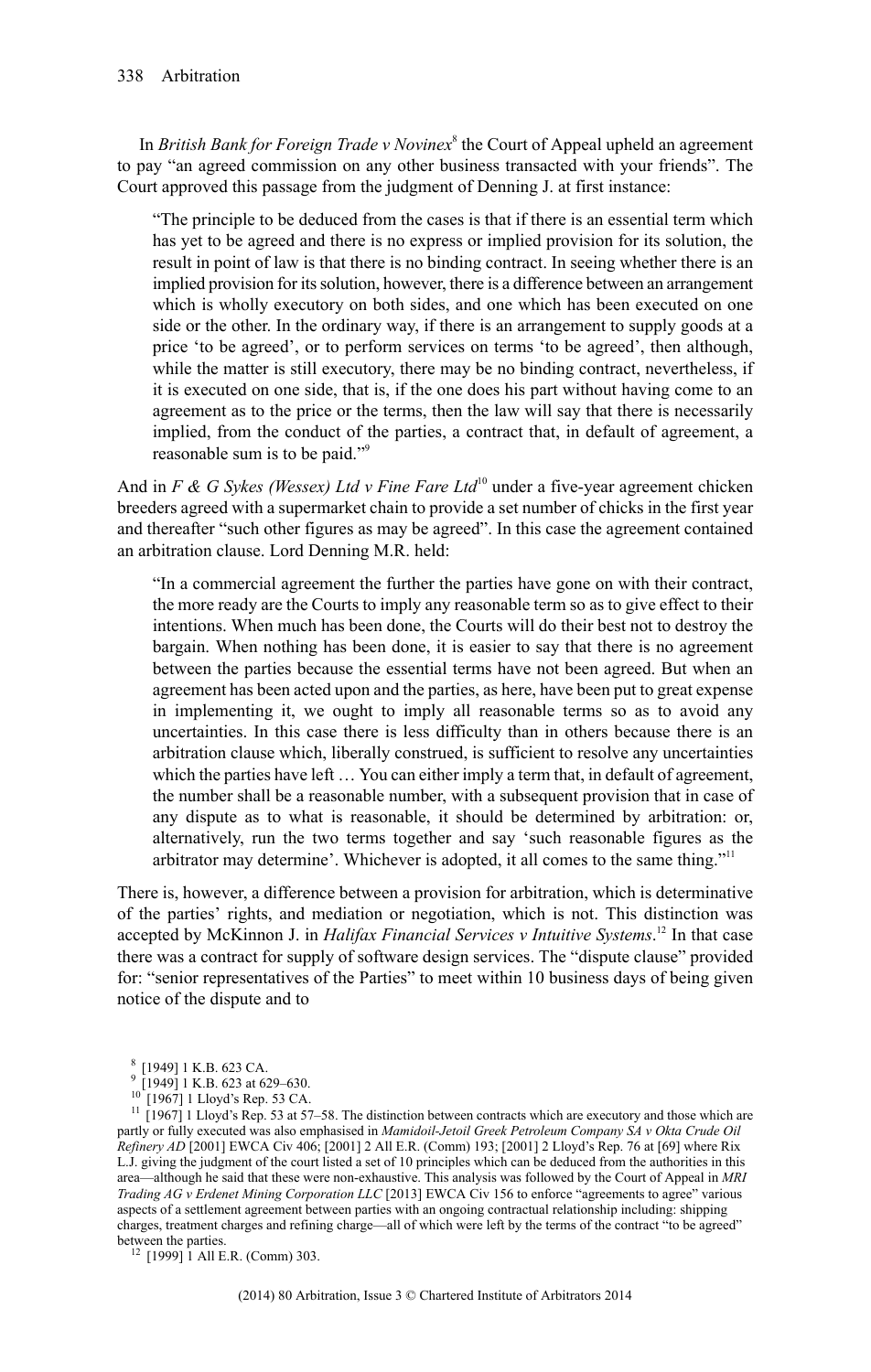"meet in good faith and attempt to resolve the dispute without recourse to legal proceedings. If the dispute is not resolved as a result of such meeting, either Party may, at such meeting (or within 10 Business Days from its conclusion) propose to the other in writing that structured negotiations be entered into with the assistance of a neutral adviser or mediator."

In the event of those negotiations failing, the dispute could be referred to the court unless the parties agreed to arbitration within a specified period. McKinnon J. held this provision not to be enforceable on grounds of uncertainty. He held that the courts had consistently declined to compel parties to engage in co-operative processes, particularly good faith negotiation because of the practical and legal impossibility of monitoring and enforcing the process.

In *Cable & Wireless v IBM United Kingdom*<sup>13</sup> Colman J. had to consider a case where the dispute resolution clause contained a provision at cl.41 as follows:

- "41.1 The parties shall attempt in good faith to resolve any dispute or claim arising out of or relating to this agreement … .
- 41.2 If the matter is not resolved through negotiation, the parties shall attempt in good faith to resolve the dispute or claim through an Alternative Dispute Resolution (ADR) procedure as recommended to the parties by the Centre for Dispute Resolution. However, an ADR procedure which is being followed shall not prevent any party or local party from issuing proceedings."

In that case Colman J. distinguished cases where there was a contractual requirement merely to negotiate in good faith from the situation here. In this case the parties had gone further than just requiring good faith negotiation. Here they had set up a specific set of machinery with which to deal with matters. He explained that "agreements to negotiate in good faith" are not enforceable because of the difficulty in policing them. In this case, however, the parties had put together a set of specific obligations which were sufficiently defined to be enforced. He held:

"I conclude that clause 41.2 includes a sufficiently defined mutual obligation upon the parties both to go through the process of initiating a mediation, selecting a mediator and at least presenting that mediator with its case and its documents and attending upon him. There can be no serious difficulty in determining whether a party has complied with such requirements."<sup>14</sup>

In *Petromec Inc v Petroleo Brasiliero SA*<sup>15</sup> Longmore L.J. considered the provisions of an agreement to "negotiate in good faith". In that case he distinguished *Walford v Miles*<sup>16</sup> on the basis that, whilst the House of Lords had held in *Walford v Miles* that "a bare agreement to negotiation has no legal content" because either party can withdraw from it at any time, in this case there was a structured agreement drawn up by a set of city solicitors and the requirement to negotiate in good faith was contained within this complex agreement. He said:

"It would be a strong thing to declare unenforceable a clause into which the parties have deliberately and expressly entered. I have already observed that it is of comparatively narrow scope. To decide that it has no legal content, to use Lord Ackner's phrase, would be for the law deliberately to defeat the reasonable expectations of

<sup>13</sup> [2002] EWHC 2059 (Comm); [2002] 2 All E.R. (Comm) 1041. <sup>14</sup> [2002] EWHC 2059 (Comm); [2002] 2 All E.R. (Comm) 1041 at [29].

<sup>15</sup> *Petromec Inc v Petroleo Brasiliero SA* [2005] EWCA 891; [2005] All E.R. (D) 209.

<sup>16</sup> *Walford v Miles* [1992] A.C. 128 HL.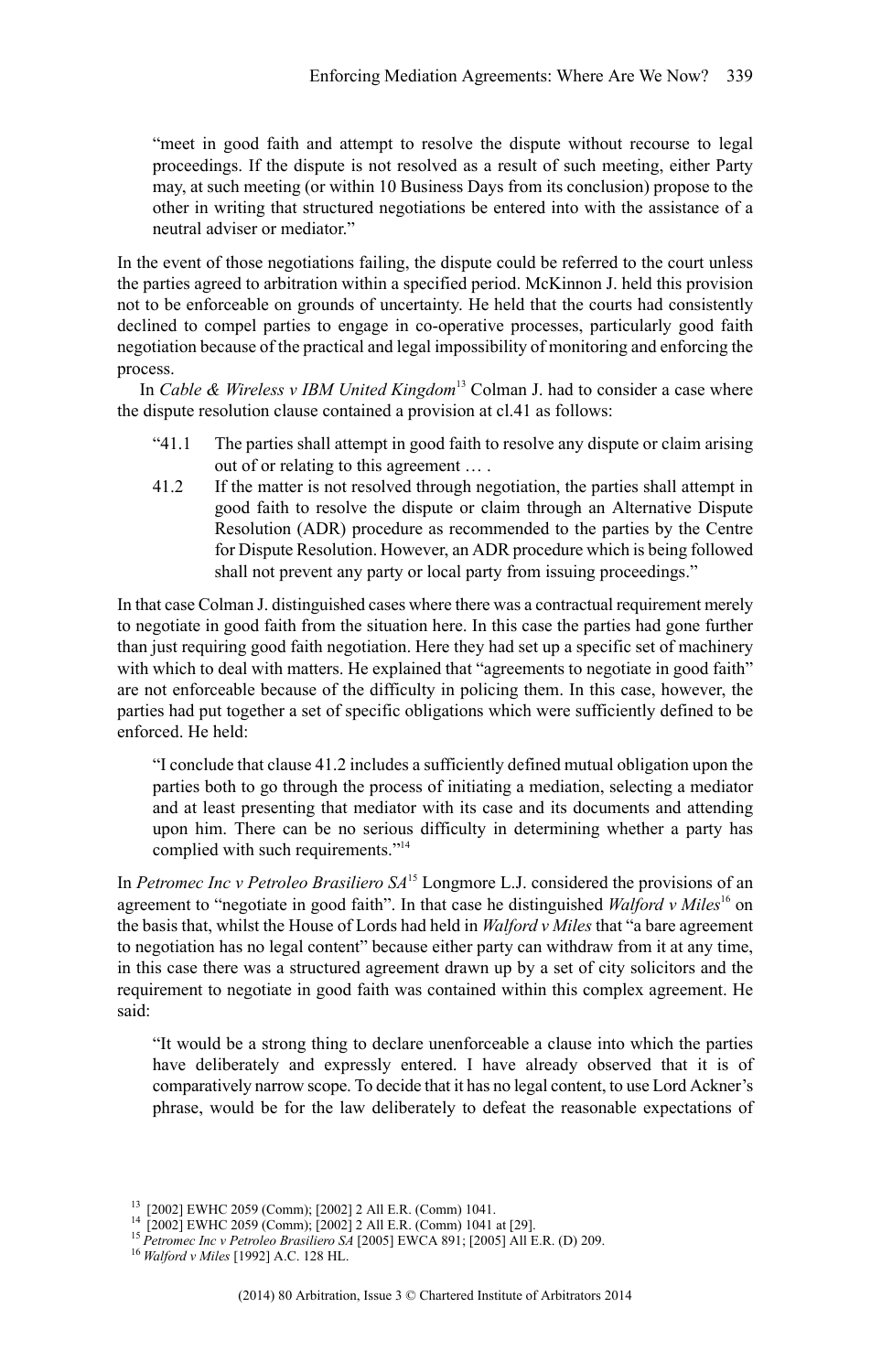honest men to adapt slightly the title of Lord Stein's Sultan Azlan Shah lecture<sup>17</sup> delivered in Kuala Lumpur on 24 October 1996."<sup>18</sup>

Longmore L.J.'s remarks on the question of enforceability of the "obligation to negotiate in good faith" were not necessary to the decision,<sup>19</sup> but they do seem to indicate the direction in which the courts are moving towards enforcing agreements to negotiate—and hence to enter into mediation. In terms of the objections to enforcing agreements to agree, Longmore L.J. identified three types of objection:

- that the obligation is an agreement to agree and too uncertain to enforce;<br>that it is difficult, if not impossible, to say whether, if negotiations are brought
- that it is difficult, if not impossible, to say whether, if negotiations are brought to an end, the termination is brought about in good or in bad faith; and
- that, since it can never be known whether good faith negotiations would have produced an agreement at all or what the terms of any agreement would have been if it had been reached, it isimpossible to assess any loss caused by breach of the obligation.

Of the first he said that where the agreement was contained as part of a structured agreement this objection could not be sustained; of the third he said that the courts are used to having to assess losses in difficult cases. The objection which he considered carried the most substance was the objection that it was difficult to know whether or not negotiations had been brought to an end in bad faith. On this Longmore L.J. said:

"But the difficulty of a problem should not be an excuse for the court to withhold relevant assistance from the parties by declaring a blanket unenforceability of the obligation. Once the fraud amendment has been permitted, the court is going to have to consider the reasons why the negotiations were terminated in any event. If fraudulent representations as to the intention to continue negotiations were made, the obligation to negotiate in good faith is likely to fall away as a separate obligation; if there was no fraudulent representation, it is perhaps less likely that there will have been bad faith in terminating negotiations but it will not be particularly difficult to tell whether there was or not." $2<sup>(2)</sup>$ 

Perhaps a reflection of that well-known dictum "that the state of a man's mind is as much a fact as the state of his digestion".<sup>21</sup>

In *Holloway v Chancery Mead Ltd*<sup>22</sup> Ramsey J. also examined the authorities in considering whether or not an ADR clause was enforceable. He concluded that the requirement to go through the National House-Building Council (NHBC) Resolution Scheme was an enforceable requirement. He considered that for an ADR clause to be enforceable there needed to be three elements:

"First, that the process must be sufficiently certain in that there should not be the need for an agreement at any stage before matters can proceed. Secondly, the administrative processes for selecting a party to resolve the dispute and to pay that person should also

<sup>&</sup>lt;sup>17</sup> Lord Stein, "Contract Law: Fulfilling the Reasonable Expectations of Honest Men" (1997) 113 LQR 433. Specifically approved and followed also by Thomas J. giving the judgment of the court in the New Zealand Court of Appeal in *Hideo Yoshimoto v Canterbury Golf International Ltd* [2000] NZCA 350 at [59] to [60]: "in contract law effect must be given to the reasonable expectations of honest people. The expectations which will be protected are those that are, in an objective sense, common to both parties. Generally the law of contract is not concerned with the subjective expectations of a party. Thus, the function of the law of contract isto provide an effective and fair framework for contractual dealing, a function which requires an adjudication based on the reasonable expectation of parties."

<sup>18</sup> *Petromec Inc v Petroleo Brasiliero SA* [2005] EWCA 891 at [121].

<sup>19</sup> As Longmore L.J. himself, noted at *Petromec Inc v Petroleo Brasiliero SA* [2005] EWCA 891 at [115].

<sup>20</sup> *Petromec Inc v Petroleo Brasiliero SA* [2005] EWCA 891 at [119].

<sup>21</sup> *Edgington v Fitzmaurice* (1885) 29 Ch.D. 459 per Lord Bowen.

<sup>&</sup>lt;sup>22</sup> [2007] EWHC 2495 (TCC).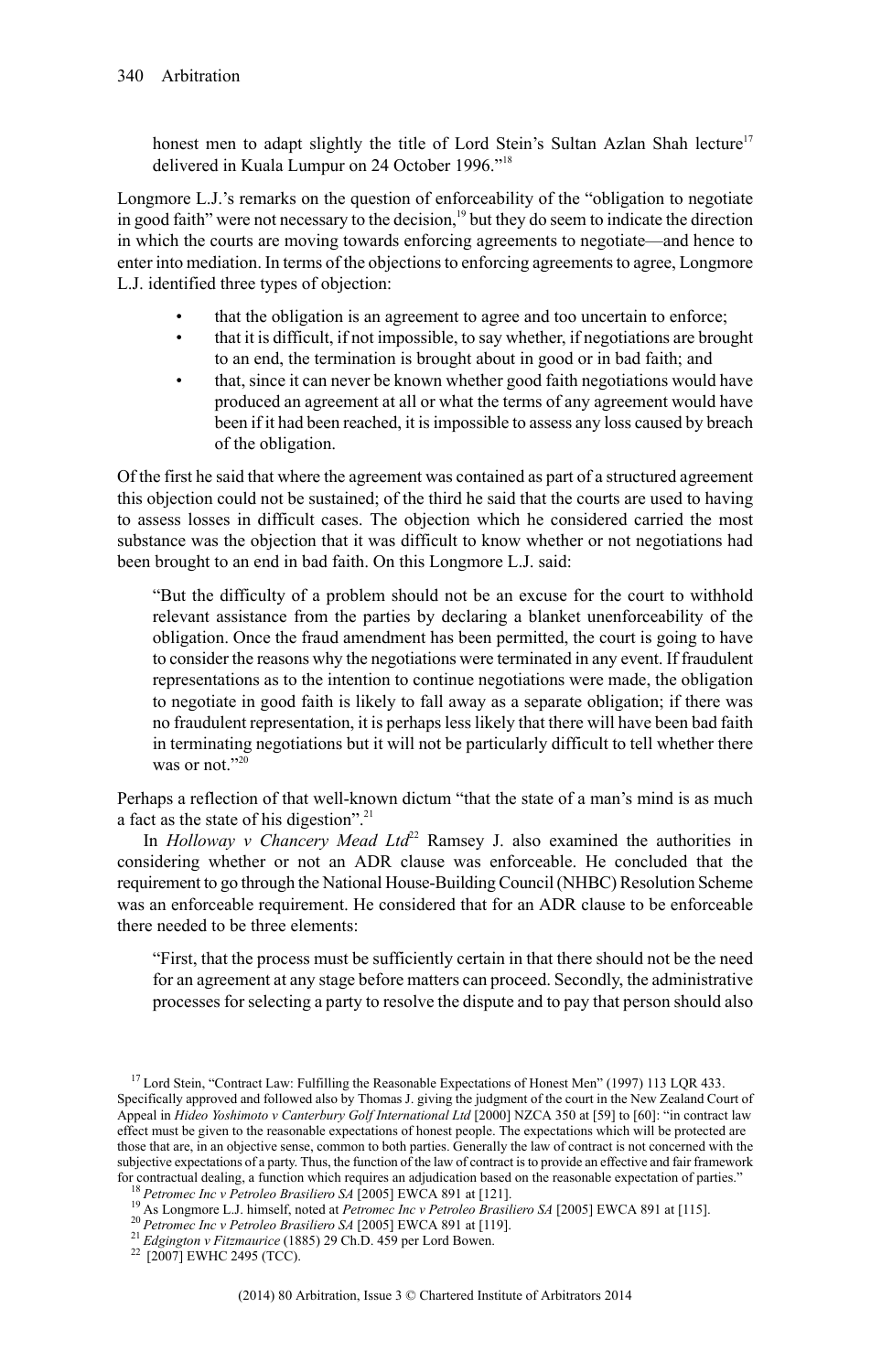be defined. Thirdly, the process or at least a model of the process should be set out so that the detail of the process is sufficiently certain."<sup>23</sup>

In *Mann v Mann* itself, Mostyn J. considered the principles summarised by Hildyard J. in *Wah (Aka Alan Tang) v Grant Thornton International Ltd*<sup>24</sup> as "Relevant guidelines emerging" for determining whether or not an agreement to enter into ADR prior to litigation is enforceable. Hildyard J. considered that:

"In the context of a positive obligation to attempt to resolve a dispute or difference amicably before referring a matter to arbitration or bringing proceedings the test is whether the provision prescribes, without the need for further agreement, (a) a sufficiently certain and unequivocal commitment to commence a process (b) from which may be discerned what steps each party is required to take to put the process in place and which is (c) sufficiently clearly defined to enable the Court to determine objectively (i) what under that process is the minimum required of the parties to the dispute in terms of their participation in it and (ii) when or how the process will be exhausted or properly terminable without breach."<sup>25</sup>

In *Mann v Mann* Mostyn J. concluded:

"Therefore, any agreement which stipulates mediation before litigation must have its own specific terms carefully examined. If it is clear in what it says about the subject matter of the mediation; what the parties must do; and how they can bring it to an end then it is likely to be upheld."<sup>26</sup>

Having accepted the conditions that Hildyard J. set out in *Wah*, Mostyn J. considered that the process contained in the November 2011 agreement sufficiently set out the subject matter of the mediation and what the parties were required to do. The fact that the agreement did not specify how the parties could end the mediation he considered to be "of no consequence as the intrinsic nature of a mediation is that either party can abruptly bring it to an end, and the reason for doing so would be cloaked with privilege".<sup>27</sup>

So the November 2011 agreement to mediate was not void for uncertainty. Was it otherwise enforceable?

#### **4. Is an Agreement to Mediate Enforceable at Law?**

#### *Breach of the European Convention on Human Rights art.6*

In *Halsey v Milton Keynes*<sup>28</sup> Dyson L.J., giving the judgment of the Court, held that for the courts to require compulsory ADR would breach the right to fair trial as it would amount to an unacceptable constraint on the right of access to the court.<sup>29</sup> Dyson L.J. concluded

<sup>23</sup> [2007] EWHC 2495 (TCC) at [81]. Although in this case Ramsey J. held that no decision on the enforceability or otherwise of the NHBC Resolution Scheme was necessary because his judgment had dealt with the matter at an earlier stage. See at [66].

[2012] EWHC 3198 (Ch).

 $25\left[2012\right]$  EWHC 3198 (Ch) at [60]. It should be noted that at [57] and [58] Hildyard J. makes some inconsistent statements on the enforceability of "agreements to negotiate in good faith". At [57] he appears to take the view that these are unenforceable—even in an otherwise concluded agreement (except where the terms to be agreed are a fair price). At [58], however, he says that where there is an otherwise concluded agreement the courts "will strain to find a construction which gives it effect". This, he suggests, could involve the court in deciding on the machinery which is appropriate to give effect to the agreement. In my view Longmore L.J.'s analysis of the situation with "agreements to negotiate" is to be preferred—although, of course, only obiter.

<sup>26</sup> *Mann v Mann* [2014] EWHC 537 (Fam) at [19].

<sup>27</sup> *Mann v Mann* [2014] EWHC 537 (Fam) at [31].

<sup>28</sup> [2004] EWCA Civ 576; [2004] 1 W.L.R. 3002.<br><sup>29</sup> And would thus be in breach of the ECHR art.6, which is headed: "Right to a fair trial" and provides in Art.6(1), "In the determination of his civil rights and obligations … everyone is entitled to a fair and public hearing within a reasonable time by an independent and impartial tribunal established by law".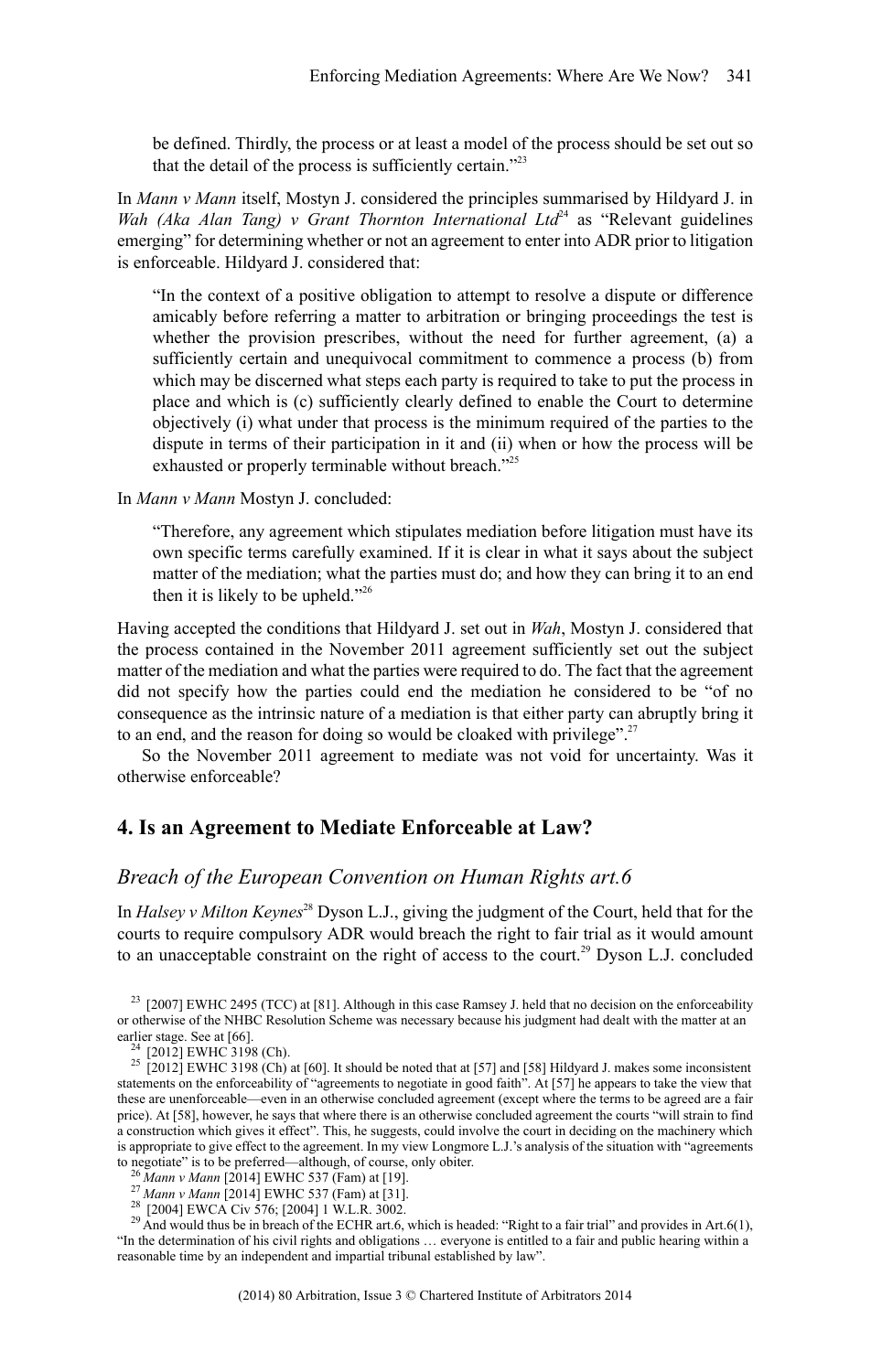that while the court could and should encourage ADR robustly it could not *compel* the parties to engage in mediation.<sup>30</sup> This element of the decision has been the brunt of many criticisms, not least from the judiciary, but so far primarily outside the court setting.

Sir Gavin Lightman, in a speech in June  $2007$ ,<sup>31</sup> expressed his concern at certain aspects of the *Halsey* decision; not least that part of the decision which suggested that court-compelled mediation would be in breach of a person's right of access to the courts under the ECHR art.6.

In December 2007<sup>32</sup> Sir Gavin Lightman gave a speech to the Law Society in which he again expressed his concerns at the decision in *Halsey*.

On this occasion he noted that:

"In a recent speech at SJ Berwin I gave my reasons for discounting the negative observations in both these regards of the Court of Appeal in Halsey. I seem to have made some progress in my endeavour to set the record straight in this regard, for at a recent conference on mediation I heard a retired Lord Justice express doubt as to what the Court of Appeal had decided and indeed whether it had decided anything."<sup>33</sup>

He went on to note that that was "a constructive (if totally unrealistic) approach". He suggested that there needed to be an authoritative pronouncement to this effect. Because,

"whilst judges in London can decide for themselves what (if any) weight should be given to the observations in Halsey, in practice district judges in the country are naturally and understandably treating them as law, refusing to order mediation in the absence of such consent".<sup>34</sup>

In March 2008 Lord Phillips of Worth Matravers (the then Lord Chief Justice), in a speech given in India,<sup>35</sup> took the opportunity to state his view. He said that the decision in *Halsey*, insofar as it suggested that for a court to order compulsory mediation would be in breach of the ECHR art.6,<sup>36</sup> was purely obiter.<sup>37</sup> And in May 2008 Sir Anthony Clarke,<sup>38</sup> then Master of the Rolls, in an address to the Civil Mediation Council (CMC), also took the view that the views expressed by Dyson L.J. on the art.6 point in *Halsey* were obiter. He went on to say:

"Lightman J. expressed the view that district judges are at present bound to follow *Halsey* on this point. It seems to me that that is a pessimistic reading. The substantive issue in *Halsey* had nothing to do with compulsory mediation. The issue before the court then was '[W]hen should a court impose costs sanctions against a successful litigant on the grounds that he has refused to take part in an alternative dispute resolution (ADR)?' Whatever the Court of Appeal held in *Halsey* in answer to that question, its comments regarding compulsory ADR were surely what we used to call obiter dicta."39

He went on to conclude that "despite the *Halsey* decision it is at least strongly arguable that the court retains a jurisdiction to require parties to enter into mediation".<sup>40</sup>

It might therefore be thought that by the time of the decision in *Mann v Mann*, in 2014, Mostyn J. might have felt able to take the view that the apparent embargo against enforced

<sup>30</sup> [2004] EWCA Civ 576; [2004] 1 W.L.R. 3002 at [9]–[11].

<sup>&</sup>lt;sup>31</sup> Sir Gavin Lightman, "Mediation: An Approximation to Justice", speech given at S.J. Berwin, June 28, 2007.

<sup>&</sup>lt;sup>32</sup> Sir Gavin Lightman, "Access to Justice", speech given to the Law Society, December 2007.<br><sup>33</sup> Sir Gavin Lightman, "Access to Justice", speech given to the Law Society, December 2007, para.16.<br><sup>34</sup> Sir Gavin Lightman,

<sup>&</sup>lt;sup>35</sup> Lord Phillips of Worth Matravers, "Alternative dispute resolution—an English viewpoint", speech given in India, March 2008.

The ECHR art.6 provides in art.6(1) for the right to a fair trial.

<sup>&</sup>lt;sup>37</sup> Lord Phillips of Worth Matravers, "Alternative dispute resolution—an English viewpoint", speech given in India, March 2008, p.10.

<sup>38</sup> Sir Anthony Clarke, "The Future of Civil Mediation" (2008) 74 *Arbitration* 419.

<sup>39</sup> Sir Anthony Clarke, "The Future of Civil Mediation" (2008) 74 *Arbitration* 419, 422.

<sup>40</sup> Sir Anthony Clarke, "The Future of Civil Mediation" (2008) 74 *Arbitration* 419, 423.